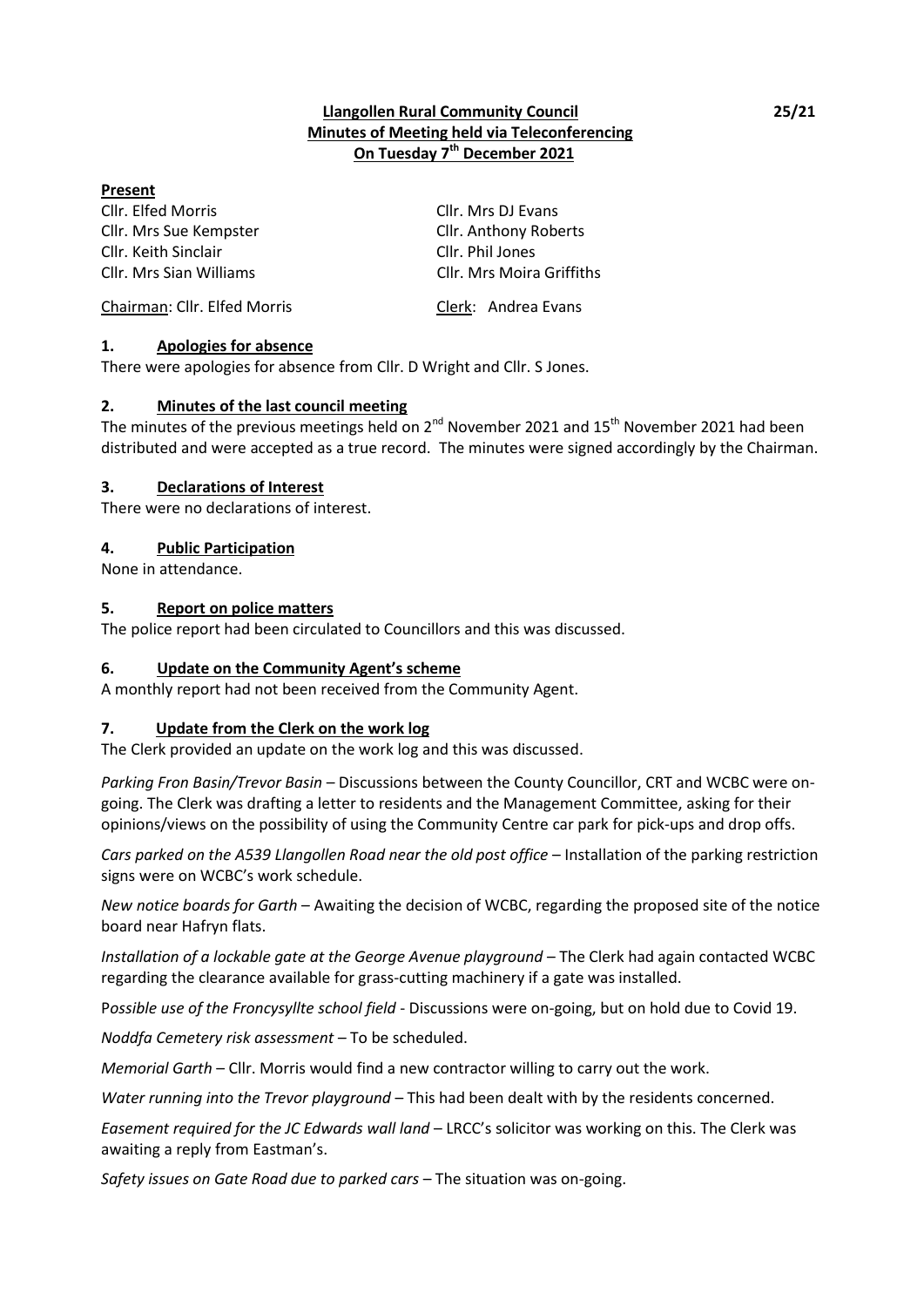*Flooding on the A539* – One gulley was scheduled to be repaired by WCBC. **26/21**

*Part of wall at Noddfa Cemetery had collapsed* – The work was scheduled to be done.

*Pavements on the Trevor Estate* – The paths from the shop, up to Heol Penderyst, including Telford Avenue, would be resurfaced and were on WCBC's plan. Others would be checked at the same time.

## **8. Planning applications**

Consideration of planning applications:

**P/2021/1059** – Parking and operation of 1 private hire vehicle (renewal of application P/2020/0726) – **Vron Hyfryd, Yr Ochr, Froncysyllte, Wrexham**

**P/2021/1070** – Variation of conditions 2 and 3 of P/2018/0939 to extend time period for submission of reserved matters and commencement of development – **Gwel Y Dyffryn, Trevor Road, Garth Wrexham**

**P/2021/1139 –** Proposed roof extension with dormers to the front and rear, including skylights **– Ben Tara, Maes Mawr Road, Garth, Wrexham**

There were no objections to the applications.

For information - Refused:

**P/2021/0763 -** First floor extension and alterations to dwelling **– Beverley, 4 Gate Road, Froncysyllte, Wrexham**

#### **9. Correspondence update from the Clerk**

All correspondence was listed in the Clerk's report and had been forwarded to Councillors.

## **10. Discussion of the proposed budget and approval of the precept amount for 2022/2023**

The proposed budget had been distributed. It had been discussed at the Finance meeting held on 3<sup>rd</sup> December, where it was decided to present it for approval to the full Council. As the Clerk had passed her CiLCA qualification in October 2021 it was decided that the Clerk's salary would increase from point 20 to point 21, with effect from  $1<sup>st</sup>$  November 2021 in line with her contract of employment. In addition it was decided that the Clerk's salary would increase from point 21 to point 22 with effect from 1<sup>st</sup> April 2022.

WCBC could not yet confirm that the Community Agent grant would be paid for 2022/23. It was decided that provision of a Community Agent would be discussed once further information had been received from WCBC. It was decided that the Clerk would speak with the Penley Rainbow Centre to establish the number of hours needed in Llangollen Rural based on demand and work done in the last 8 months.

It was decided to increase the Playground Fund by £3,000 to £15,000.

Following discussion it was agreed that the proposed budget was approved at £57,440 for 2022/23 compared to £56,990 in 2021/22. This would equate to a Community Council charge at Band D of £67.58 in 2022/23 compared to £66.04 in 2021/22.

## **11. Update from the Boer War Memorial Working Group**

Three quotes had been received for drawing up a project specification. It was decided to submit an application to the War Memorial Trust (WMT), including the 3 quotes, for a profession advice grant of up to £1500, to fund preparation of the project for a bid for the work. The Council would indicate which quote they preferred but the final decision would be made by the WMT.

## **12. Update on publication of the Community Newsletter**

Positive comments had been received by Councillors regarding the November 2021 issue of the Community Newsletter which had been distributed at the end of November. The Chairman thanked the Councillors who had helped with distribution. It was decided that the newsletter would be produced quarterly as it had been prior to the pandemic. Cllr. Roberts was happy to continue sourcing and